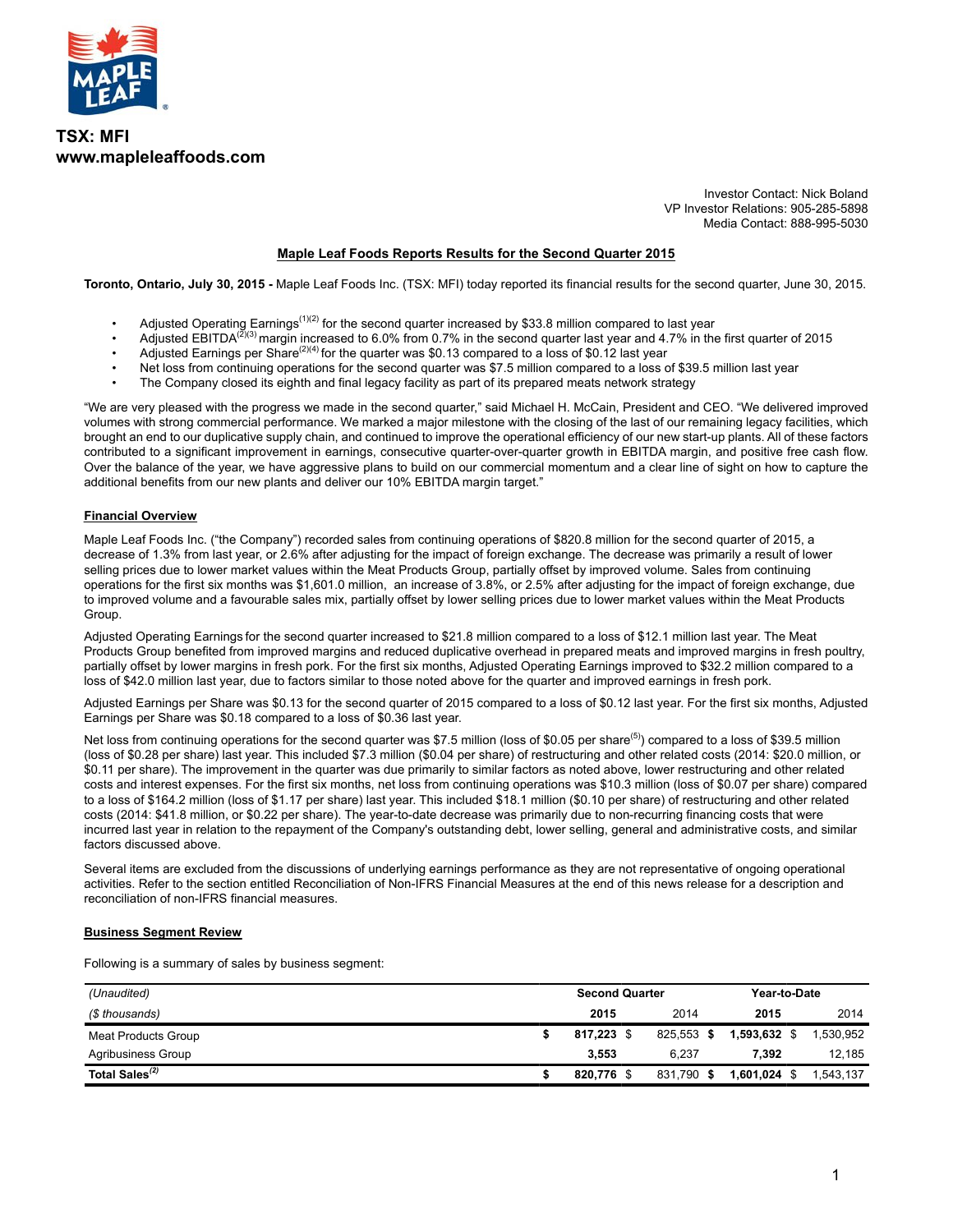The following table summarizes Adjusted Operating Earnings by business segment:

| (Unaudited)                                                       |   | <b>Second Quarter</b> |                | Year-to-Date |           |
|-------------------------------------------------------------------|---|-----------------------|----------------|--------------|-----------|
| (\$ thousands)                                                    |   | 2015                  | 2014           | 2015         | 2014      |
| <b>Meat Products Group</b>                                        | S | 17,680 \$             | $(15,644)$ \$  | 25,558 \$    | (43,091)  |
| <b>Agribusiness Group</b>                                         |   | 4.109                 | 5.208          | 6.641        | 4,862     |
| <b>Protein Group</b>                                              |   | 21,789 \$             | $(10, 436)$ \$ | 32,199 \$    | (38, 229) |
| Non-Allocated Costs in Adjusted Operating Earnings <sup>(6)</sup> |   | -                     | (1,614)        |              | (3,749)   |
| Adjusted Operating Earnings <sup>(2)</sup>                        |   | 21.789 \$             | $(12,050)$ \$  | $32,199$ \$  | (41, 978) |

#### **Meat Products Group**

*Includes value-added prepared meats, lunch kits and snacks, and fresh pork and poultry products sold under leading Canadian brands such as Maple Leaf®, Schneiders® and many leading regional brands.* 

Sales in the Meat Products Group for the second quarter decreased 1.0% to \$817.2 million, or 2.3% after adjusting for the weaker Canadian dollar. The decrease was a result of lower market prices in fresh pork partially offset by a favourable sales mix in fresh poultry, primarily driven by growth in branded poultry, and improved volume in prepared meats. The volume decline experienced in response to a price increase that was implemented in the second quarter of 2014 has now been largely restored.

For the first six months, sales increased 4.1% to \$1,593.6 million, or 2.8% after adjusting for the weaker Canadian dollar, due primarily to a price increase implemented in prepared meats in the second quarter of 2014, increased volume in fresh pork and a favourable sales mix in fresh poultry.

Adjusted Operating Earnings for the second quarter increased to \$17.7 million compared to a loss of \$15.6 million last year, as a result of improved earnings in prepared meats, which benefited from normalized market conditions and lower operating costs compared to last year. This included a reduction in duplicative overhead, as the Company closed its eighth and final legacy plant, eliminating the last component of its duplicative supply chain. Earnings in fresh poultry increased as a result of improvements in margins driven by a favourable sales mix and operating efficiencies, which was partially offset by lower earnings in fresh pork as a result of reduced margins.

For the first six months, Adjusted Operating Earnings increased to \$25.6 million compared to a loss of \$43.1 million last year, due to similar factors noted above and improved earnings in the fresh pork business year-to-date, as a result of increased margins.

#### **Agribusiness Group**

*Includes Canadian hog production operations that primarily supply the Meat Products Group with livestock as well as toll feed sales.* 

Sales in the Agribusiness Group for the second quarter declined to \$3.6 million compared to \$6.2 million last year, due to lower external sales volume for feed. Sales in the first six months declined to \$7.4 million compared to \$12.2 million last year due to the same reason.

Adjusted Operating Earnings in the second quarter decreased to \$4.1 million compared to \$5.2 million last year as increased operating overhead relating to the conversion of existing farms to loose sow housing was partially offset by the benefit of hog prices, net of hedging activities. For the first six months, Adjusted Operating Earnings increased to \$6.6 million compared to \$4.9 million last year, as the benefit from hog prices, net of hedging activities, more than offset increased operating overhead.

#### **Other Matters**

On July 30, 2015, the Company declared a dividend of \$0.08 per share payable September 30, 2015, to shareholders of record at the close of business on September 4, 2015. Unless indicated otherwise by the Company in writing on or before the time the dividend is paid, the dividend will be considered an Eligible Dividend for the purposes of the "Enhanced Dividend Tax Credit System".

#### **Conference Call**

An investor presentation related to the Company's second quarter financial results is available at www.mapleleaffoods.com and can be found under *Investor Material* on the *Investors* page. A conference call will be held at 10:30 a.m. EDT on July 31, 2015, to review Maple Leaf Foods' second quarter financial results. To participate in the call, please dial 416-340-2219 or 866-225-0198. For those unable to participate, playback will be made available an hour after the event at 905-694-9451 / 800-408-3053 (Passcode 2541434).

A webcast presentation of the second quarter financial results will also be available at:

http://edge.media-server.com/m/p/jr5vz2tb/lan/en

The Company's full financial statements and related Management's Discussion and Analysis are available on the Company's website.

#### **Reconciliation of Non-IFRS Financial Measures**

The Company uses, among others, the following non-IFRS measures: Adjusted Operating Earnings and Adjusted Earnings per Share. Management believes that these non-IFRS measures provide useful information to investors in measuring the financial performance of the Company for the reasons outlined below. These measures do not have a standardized meaning prescribed by IFRS and therefore they may not be comparable to similarly titled measures presented by other publicly traded companies and should not be construed as an alternative to other financial measures determined in accordance with IFRS.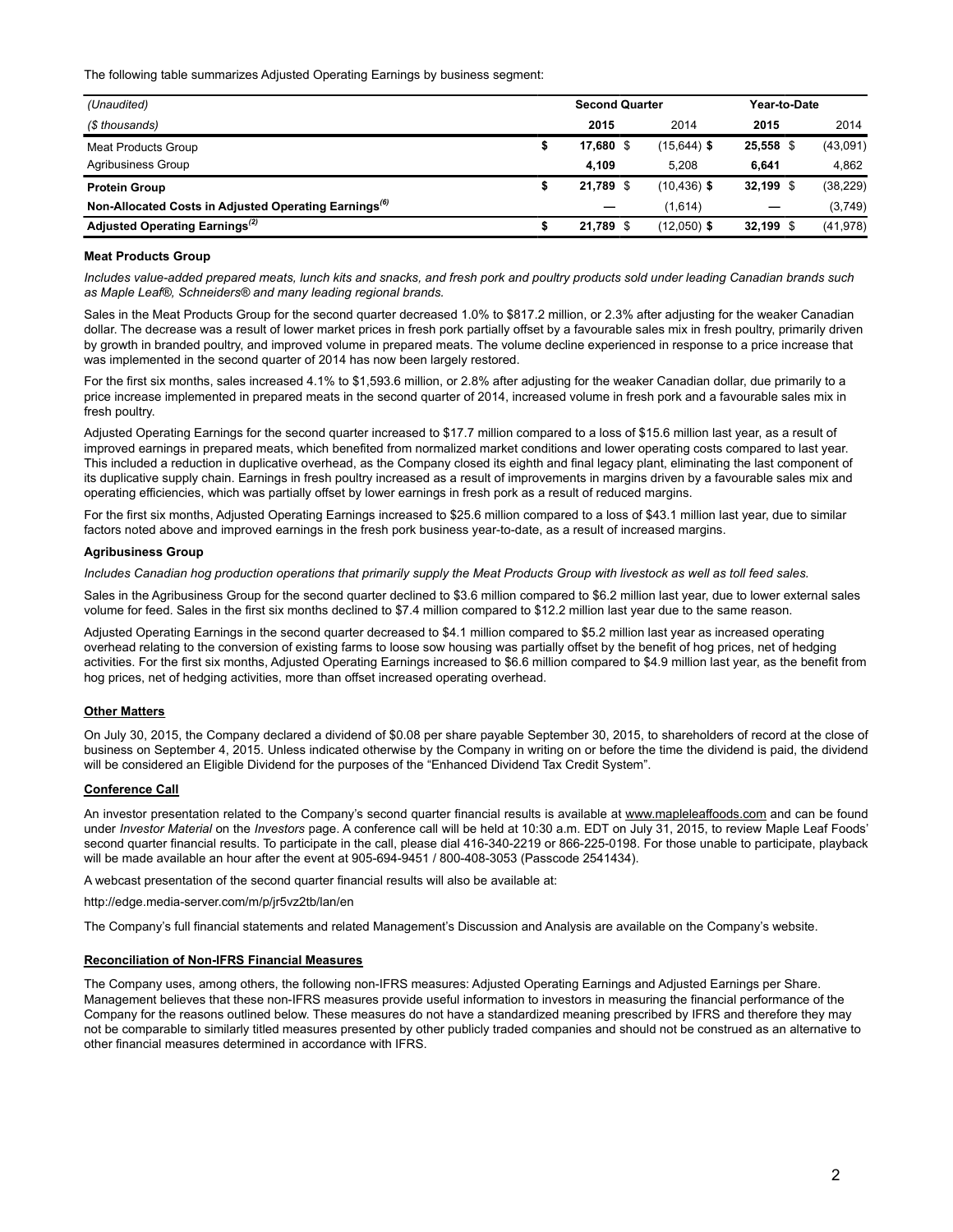#### **Adjusted Operating Earnings**

Adjusted Operating Earnings, a non-IFRS measure, is used by Management to evaluate financial operating results. It is defined as net earnings (loss) before income taxes from continuing operations adjusted for items that are not considered representative of ongoing operational activities of the business and items where the economic impact of the transactions will be reflected in earnings in future periods when the underlying asset is sold or transferred. The table below provides a reconciliation of net earnings (loss) from continuing operations as reported under IFRS in the unaudited consolidated interim statements of earnings (loss) to Adjusted Operating Earnings for the three and six months ended, as indicated below. Management believes that this basis is the most appropriate on which to evaluate operating results, as they are representative of the ongoing operations of the Company.

|                                                                       | Three months ended June 30, 2015 |                                  |  |                              |  |                        |    |                     |  |  |  |  |  |
|-----------------------------------------------------------------------|----------------------------------|----------------------------------|--|------------------------------|--|------------------------|----|---------------------|--|--|--|--|--|
| (\$ thousands)<br>(Unaudited)                                         |                                  | Meat<br><b>Products</b><br>Group |  | <b>Agribusiness</b><br>Group |  | Non-allocated<br>costs |    | <b>Consolidated</b> |  |  |  |  |  |
| Net earnings (loss) from continuing operations                        |                                  |                                  |  |                              |  |                        | \$ | (7, 519)            |  |  |  |  |  |
| Income taxes                                                          |                                  |                                  |  |                              |  |                        |    | (6, 410)            |  |  |  |  |  |
| Earnings (loss) before income taxes<br>from continuing operations     |                                  |                                  |  |                              |  |                        | \$ | (13,929)            |  |  |  |  |  |
| Interest expense and other financing costs                            |                                  |                                  |  |                              |  |                        |    | 1,062               |  |  |  |  |  |
| Other (income) expense                                                |                                  | 170                              |  | (66)                         |  | 744                    |    | 848                 |  |  |  |  |  |
| Restructuring and other related costs                                 |                                  | 5,623                            |  |                              |  | 1,666                  |    | 7,289               |  |  |  |  |  |
| Earnings (loss) from continuing operations                            | \$                               | 17,680 \$                        |  | 4,109 \$                     |  | $(26, 519)$ \$         |    | (4,730)             |  |  |  |  |  |
| Decrease (increase) in fair value of biological assets <sup>(1)</sup> |                                  |                                  |  |                              |  | 24,160                 |    | 24,160              |  |  |  |  |  |
| Unrealized (gains) loss on futures contracts <sup>(7)</sup>           |                                  |                                  |  |                              |  | 2,359                  |    | 2,359               |  |  |  |  |  |
| <b>Adjusted Operating Earnings</b>                                    | \$                               | 17,680 \$                        |  | 4,109 \$                     |  | $\equiv$               | S  | 21.789              |  |  |  |  |  |

|                                                                       | Three months ended June 30, 2014 |                       |                        |              |  |  |  |  |  |  |  |
|-----------------------------------------------------------------------|----------------------------------|-----------------------|------------------------|--------------|--|--|--|--|--|--|--|
| (\$ thousands)<br>(Unaudited)                                         | Meat<br>Products<br>Group        | Agribusiness<br>Group | Non-allocated<br>costs | Consolidated |  |  |  |  |  |  |  |
| Net earnings (loss) from continuing operations                        |                                  |                       | \$                     | (39, 544)    |  |  |  |  |  |  |  |
| Income taxes                                                          |                                  |                       |                        | (13, 863)    |  |  |  |  |  |  |  |
| Earnings (loss) before income taxes<br>from continuing operations     |                                  |                       | \$                     | (53, 407)    |  |  |  |  |  |  |  |
| Interest expense and other financing costs                            |                                  |                       |                        | 9,652        |  |  |  |  |  |  |  |
| Change in the fair value of non-designated<br>interest rate swaps     |                                  |                       |                        | (1,382)      |  |  |  |  |  |  |  |
| Other (income) expense                                                | 1,053                            | (163)                 | 3,810                  | 4,700        |  |  |  |  |  |  |  |
| Restructuring and other related costs                                 | 11,074                           |                       | 8,922                  | 19,996       |  |  |  |  |  |  |  |
| Earnings (loss) from continuing operations                            | \$<br>$(15, 644)$ \$             | $5,208$ \$            | $(10,005)$ \$          | (20, 441)    |  |  |  |  |  |  |  |
| Decrease (increase) in fair value of biological assets <sup>(7)</sup> |                                  |                       | 18,884                 | 18,884       |  |  |  |  |  |  |  |
| Realized (gains) loss on futures contracts <sup>(7)</sup>             |                                  |                       | 16,100                 | 16,100       |  |  |  |  |  |  |  |
| Unrealized (gains) loss on futures contracts $(7)$                    |                                  |                       | (26, 727)              | (26, 727)    |  |  |  |  |  |  |  |
| Modification of long-term incentive plan <sup>(8)</sup>               |                                  |                       | 134                    | 134          |  |  |  |  |  |  |  |
| Adjusted Operating Earnings <sup>(2)</sup>                            | \$<br>$(15,644)$ \$              | $5,208$ \$            | $(1,614)$ \$           | (12,050)     |  |  |  |  |  |  |  |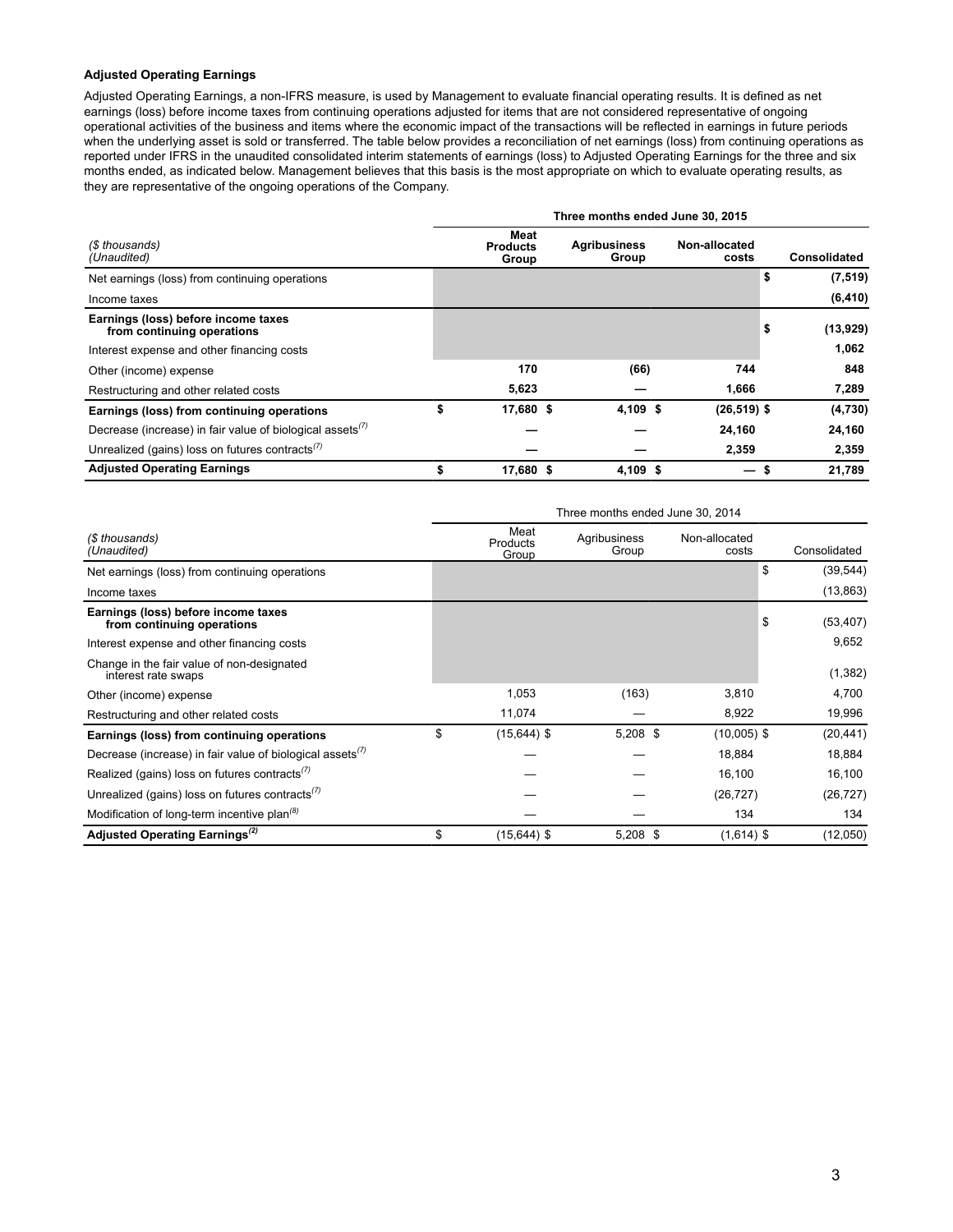|                                                                   |                                  | Six months ended June 30, 2015 |                        |                 |
|-------------------------------------------------------------------|----------------------------------|--------------------------------|------------------------|-----------------|
| (\$ thousands)<br>(Unaudited)                                     | Meat<br><b>Products</b><br>Group | <b>Agribusiness</b><br>Group   | Non-allocated<br>costs | Consolidated    |
| Net earnings (loss) from continuing operations                    |                                  |                                |                        | \$<br>(10, 321) |
| Income taxes                                                      |                                  |                                |                        | (7, 341)        |
| Earnings (loss) before income taxes<br>from continuing operations |                                  |                                |                        | \$<br>(17,662)  |
| Interest expense and other financing costs                        |                                  |                                |                        | 2,286           |
| Other (income) expense                                            | 363                              | (63)                           | 6,385                  | 6,685           |
| Restructuring and other related costs                             | 14,153                           |                                | 3,981                  | 18,134          |
| Earnings (loss) from continuing operations                        | \$<br>25,558 \$                  | $6,641$ \$                     | $(22, 756)$ \$         | 9,443           |
| Decrease (increase) in fair value of biological assets $(7)$      |                                  |                                | 31,443                 | 31,443          |
| Unrealized (gains) loss on futures contracts $(7)$                |                                  |                                | (8,687)                | (8,687)         |
| <b>Adjusted Operating Earnings</b>                                | \$<br>25,558 \$                  | $6,641$ \$                     | —                      | \$<br>32,199    |

|                                                                       |                           | Six months ended June 30, 2014 |                        |                  |
|-----------------------------------------------------------------------|---------------------------|--------------------------------|------------------------|------------------|
| (\$ thousands)<br>(Unaudited)                                         | Meat<br>Products<br>Group | Agribusiness<br>Group          | Non-allocated<br>costs | Consolidated     |
| Net earnings (loss) from continuing operations                        |                           |                                |                        | \$<br>(164, 150) |
| Income taxes                                                          |                           |                                |                        | (58,056)         |
| Earnings (loss) before income taxes<br>from continuing operations     |                           |                                |                        | \$<br>(222, 206) |
| Interest expense and other financing costs                            |                           |                                |                        | 124,363          |
| Change in the fair value of non-designated<br>interest rate swaps     |                           |                                |                        | (2, 492)         |
| Other (income) expense                                                | 527                       | (454)                          | 3,334                  | 3,407            |
| Restructuring and other related costs                                 | 22,546                    |                                | 19,216                 | 41,762           |
| Earnings (loss) from continuing operations                            | \$<br>$(43,091)$ \$       | 4,862 \$                       | $(16,937)$ \$          | (55, 166)        |
| Decrease (increase) in fair value of biological assets <sup>(7)</sup> |                           |                                | (21, 422)              | (21, 422)        |
| Realized (gains) loss on futures contracts <sup>(7)</sup>             |                           |                                | 16,100                 | 16,100           |
| Unrealized (gains) loss on futures contracts <sup>(7)</sup>           |                           |                                | 9,776                  | 9,776            |
| Modification of long-term incentive plan <sup>(8)</sup>               |                           |                                | 8,734                  | 8,734            |
| Adjusted Operating Earnings <sup>(2)</sup>                            | \$<br>$(43,091)$ \$       | 4,862 \$                       | $(3,749)$ \$           | (41, 978)        |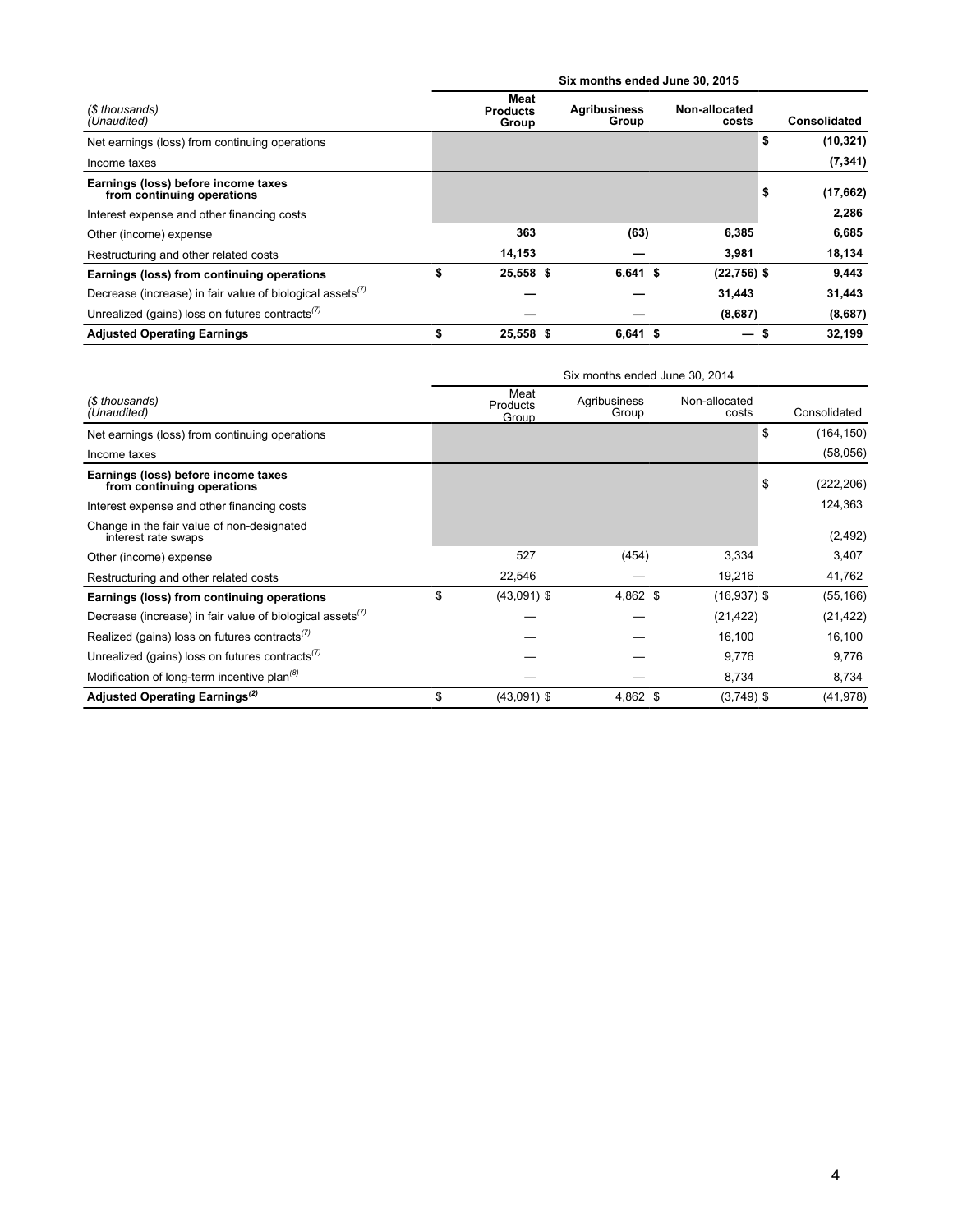#### **Adjusted Earnings per Share**

Adjusted Earnings per Share, a non-IFRS measure, is used by Management to evaluate ongoing financial operating results. It is defined as basic earnings (loss) per share from continuing operations attributable to common shareholders, and is adjusted on the same basis as Adjusted Operating Earnings. The table below provides a reconciliation of basic earnings (loss) per share from continuing operations as reported under IFRS in the unaudited consolidated interim statements of earnings (loss) to Adjusted Earnings per Share for the three and six months ended, as indicated below. Management believes this basis is the most appropriate on which to evaluate financial results as they are representative of the ongoing operations of the Company.

| (\$ per Share)                                                                                        |   | Three months ended June 30, |               | Six months ended June 30, |               |
|-------------------------------------------------------------------------------------------------------|---|-----------------------------|---------------|---------------------------|---------------|
| (Unaudited)                                                                                           |   | 2015                        | $2014^{(13)}$ | 2015                      | $2014^{(13)}$ |
| Basic earnings (loss) per share from continuing operations                                            |   | $(0.05)$ \$                 | $(0.28)$ \$   | $(0.07)$ \$               | (1.17)        |
| Restructuring and other related costs <sup>(9)</sup>                                                  |   | 0.04                        | 0.11          | 0.10                      | 0.22          |
| Items included in other income not considered representative of ongoing<br>operations <sup>(10)</sup> |   |                             | 0.02          | 0.03                      | 0.02          |
| Change in the fair value of non-designated interest rate swaps <sup>(11)</sup>                        |   |                             |               |                           | (0.01)        |
| Change in the fair value of unrealized (gain) loss on futures contracts <sup>(11)</sup>               |   | 0.01                        | (0.14)        | (0.05)                    | 0.05          |
| Change in the fair value of realized (gain) loss on futures contracts <sup>(11)</sup>                 |   |                             | 0.08          |                           | 0.09          |
| Change in the fair value of biological assets $(11)$                                                  |   | 0.13                        | 0.10          | 0.17                      | (0.11)        |
| Other financing costs <sup>(12)</sup>                                                                 |   |                             | (0.01)        |                           | 0.51          |
| Modification impact to long-term incentive plan <sup>(8)</sup>                                        |   |                             |               |                           | 0.05          |
| Adjusted Earnings per Share <sup>(14)</sup>                                                           | S | $0.13$ \$                   | $(0.12)$ \$   | $0.18$ \$                 | (0.36)        |

#### **Forward-Looking Statements**

This document contains, and the Company's oral and written public communications often contain, "forward-looking information" within the meaning of applicable securities law. These statements are based on current expectations, estimates, forecasts, and projections about the industries in which the Company operates, as well as beliefs and assumptions made by the Management of the Company. Such statements include, but are not limited to, statements with respect to objectives and goals, in addition to statements with respect to beliefs, plans, objectives, expectations, anticipations, estimates, and intentions. Specific forward-looking information in this document includes, but is not limited to, statements with respect to: the anticipated benefits, timing, actions, costs, and investments associated with the Value Creation Plan; expectations regarding the use of derivatives, futures and options; expectations regarding improving efficiencies; the expected use of cash balances; source of funds for ongoing business requirements; capital investments; expectations regarding acquisitions and divestitures; LEED certification; expectations regarding the adoption of new accounting standards and the impact of such adoption on financial position; expectations regarding sufficiency of the allowance for uncollectible accounts; and expectations regarding pension plan performance and future pension plan liabilities and contributions. Words such as "expect", "anticipate", "intend", "may", "will", "plan", "believe", "seek", "estimate", and variations of such words and similar expressions are intended to identify such forward-looking information. These statements are not guarantees of future performance and involve assumptions and risks and uncertainties that are difficult to predict.

In addition, these statements and expectations concerning the performance of the Company's business in general are based on a number of factors and assumptions including, but not limited to: the condition of the Canadian, U.S., and Japanese economies; the rate of exchange of the Canadian dollar to the U.S. dollar, and the Japanese yen; the availability and prices of raw materials, energy and supplies; product pricing; the availability of insurance; the competitive environment and related market conditions; improvement of operating efficiencies whether as a result of the Value Creation Plan or otherwise; continued access to capital; the cost of compliance with environmental and health standards; no adverse results from ongoing litigation; no unexpected actions of domestic and foreign governments; and the general assumption that none of the risks identified below or elsewhere in this document will materialize. All of these assumptions have been derived from information currently available to the Company, including information obtained by the Company from third-party sources. These assumptions may prove to be incorrect in whole or in part. In addition, actual results may differ materially from those expressed, implied, or forecasted in such forward-looking information, which reflect the Company's expectations only as of the date hereof.

Factors that could cause actual results or outcomes to differ materially from the results expressed, implied, or forecasted by forward-looking information include, among other things:

- risks associated with the Company focusing solely on the protein business;
- risks related to the Company's decisions regarding any potential return of capital to shareholders;
- risks associated with implementing and executing the Value Creation Plan;
- risks associated with the availability of capital;
- risks associated with changes in the Company's information systems and processes;
- risks posed by food contamination, consumer liability, and product recalls;
- risks associated with acquisitions, divestitures, and capital expansion projects;
- impact on pension expense and funding requirements of fluctuations in the market prices of fixed income and equity securities and changes in interest rates;
- cyclical nature of the cost and supply of hogs and the competitive nature of the pork market generally;
- risks related to the health status of livestock;
- impact of a pandemic on the Company's operations;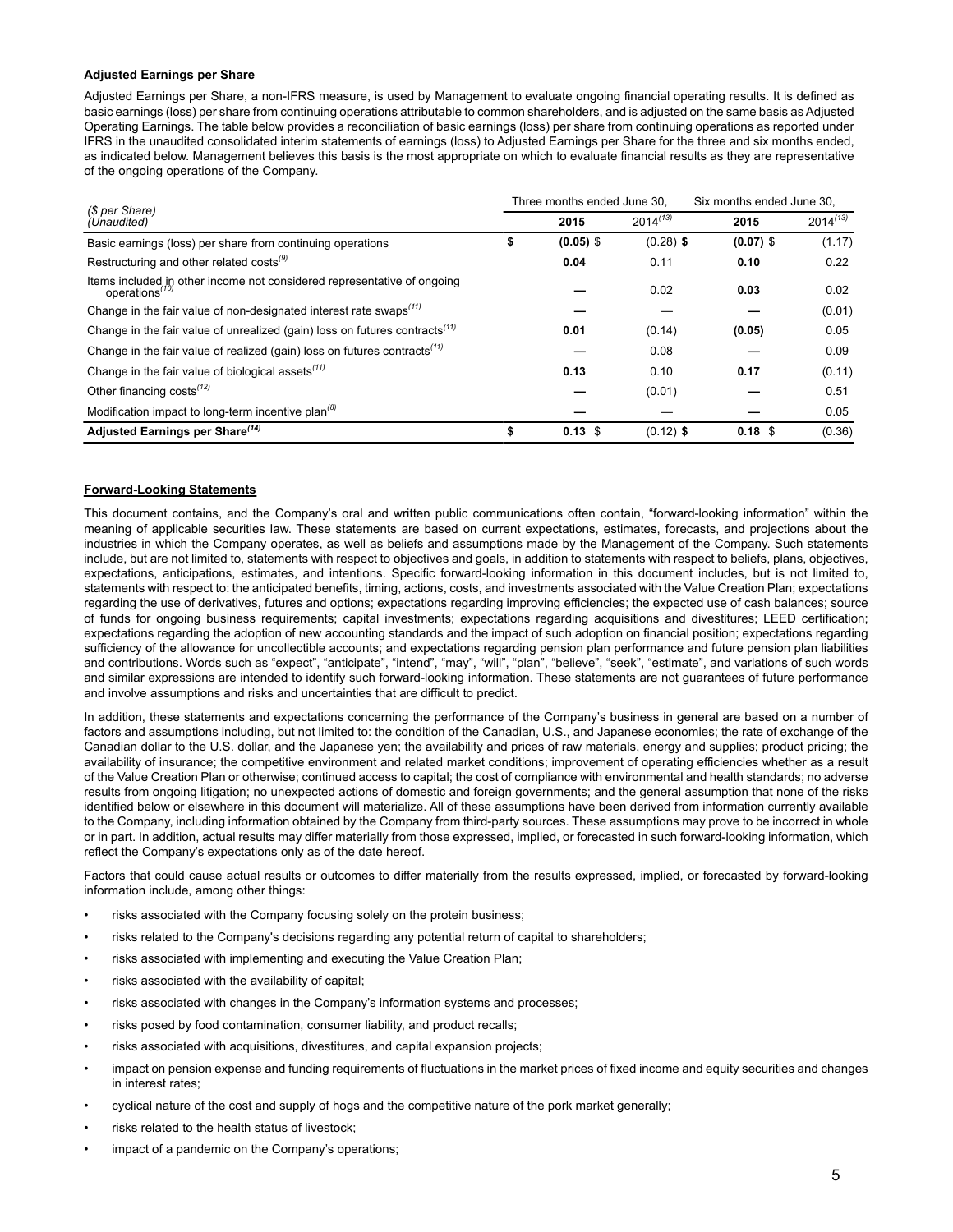- the Company's exposure to currency exchange risks;
- ability of the Company to hedge against the effect of commodity price changes through the use of commodity futures and options;
- impact of changes in the market value of the biological assets and hedging instruments;
- impact of international events on commodity prices and the free flow of goods;
- risks posed by compliance with extensive government regulation;
- risks posed by litigation;
- impact of changes in consumer tastes and buying patterns;
- impact of extensive environmental regulation and potential environmental liabilities;
- risks associated with a consolidating retail environment;
- risks posed by competition;
- risks associated with complying with differing employment laws and practices, the potential for work stoppages due to non-renewal of collective agreements, and recruiting and retaining qualified personnel;
- risks associated with pricing the Company's products;
- risks associated with managing the Company's supply chain; and
- risks associated with failing to identify and manage the strategic risks facing the Company.

The Company cautions the reader that the foregoing list of factors is not exhaustive. These factors are discussed in more detail under the heading "Risk Factors" in the Company's Management Discussion and Analysis for the fiscal year ended December 31, 2014, which is available on SEDAR at www.sedar.com. The reader should review such section in detail. Some of the forward-looking information may be considered to be financial outlooks for purposes of applicable securities legislation including, but not limited to, statements concerning future Adjusted EBITDA margins; capital expenditures; cash costs; and non-cash restructuring charges. These financial outlooks are presented to allow the Company to benchmark the results of the Value Creation Plan. These financial outlooks may not be appropriate for other purposes and readers should not assume they will be achieved. The Company does not intend to, and the Company disclaims any obligation to, update any forward-looking information, whether written or oral, or whether as a result of new information, future events or otherwise, except as required by law. Additional information concerning the Company, including the Company's Annual Information Form and Management's Discussion and Analysis for the fiscal year ended December 31, 2014 is available on SEDAR at www.sedar.com. Maple Leaf Foods Inc. is a leading Canadian consumer protein company. Headquartered in Mississauga, Canada, the Company employs approximately 12,000 people at its operations in Canada and Asia.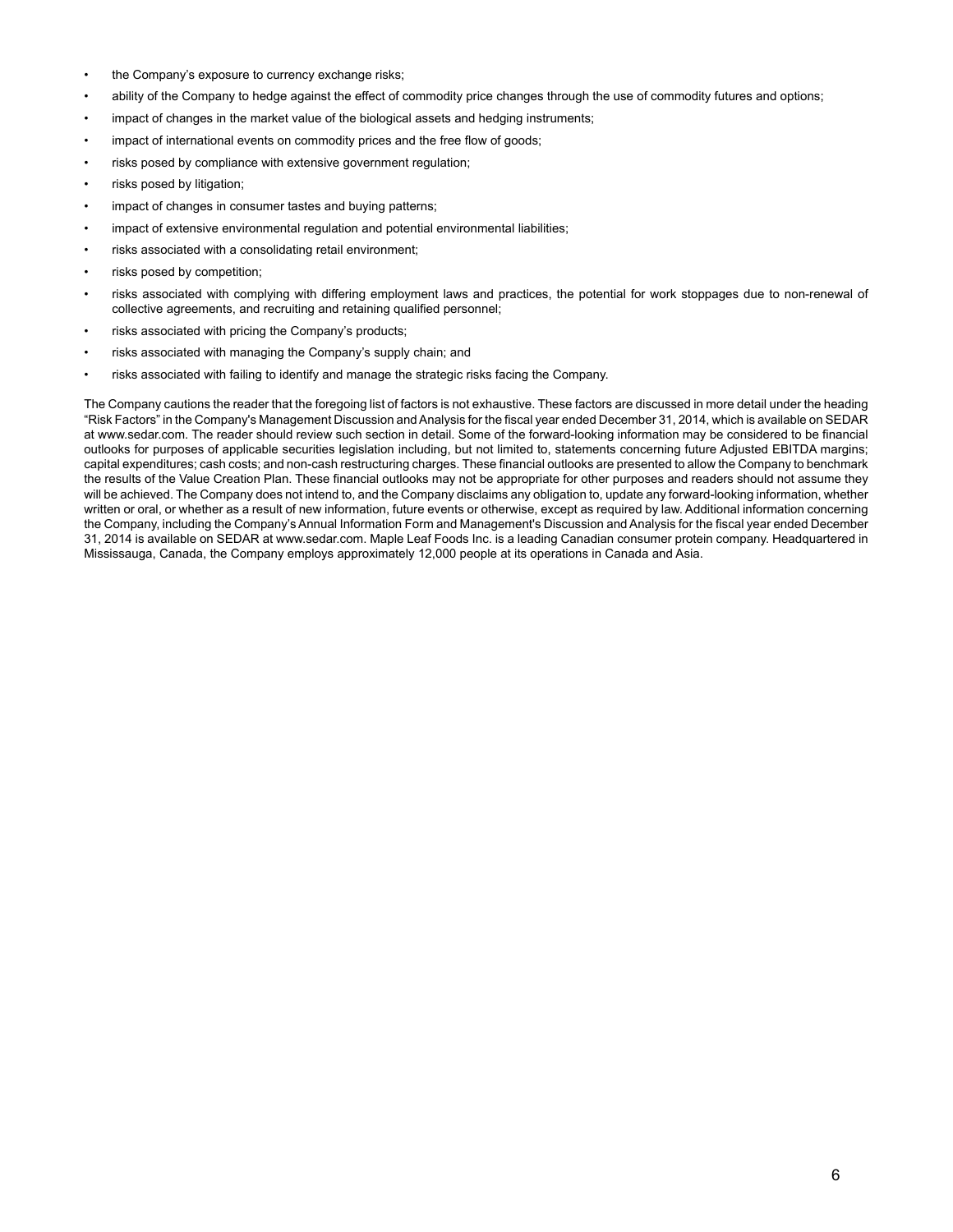#### **Footnote Legend**

- *1. Adjusted Operating Earnings, a non-IFRS measure, is used by Management to evaluate financial operating results. It is defined as earnings from continuing operations adjusted for items that are not considered representative of on-going operational activities of the business, and items where the economic impact of the transactions will be reflected in earnings in future periods when the underlying asset is sold or transferred. Please refer to the section entitled Reconciliation of Non-IFRS Financial Measures in this news release.*
- *2. 2014 figures exclude the results of the Bakery Products Group. The Bakery Products Group results are reported as discontinued operations as disclosed in Note 22 of the Company's 2015 second quarter unaudited condensed consolidated interim financial statements.*
- *3. Adjusted EBITDA is calculated as earnings from continuing operations before interest and income taxes plus depreciation and intangible asset amortization, adjusted for items that are not considered representative of ongoing operational activities of the business, and items where the economic impact of the transactions will be reflected in earnings in future periods when the underlying asset is sold or transferred. Please refer to the section entitled Non-IFRS Financial Measures in the Company's Management Discussion and Analysis for the second quarter of 2015.*
- *4. Adjusted Earnings per Share, a non-IFRS measure, is used by Management to evaluate ongoing financial operating results. It is defined as basic earnings per share from continuing operations attributable to common shareholders, and is adjusted on the same basis as Adjusted Operating Earnings. Please refer to the section entitled Reconciliation of Non-IFRS Financial Measures in this news release.*
- *5. Unless otherwise stated, all per share amounts are presented as per basic share attributable to common shareholders.*
- *6. Non-allocated costs are comprised of expenses not separately identifiable to business segment groups, and do not form part of the measures used by the Company when assessing the segments' operating results.*
- *7. Regarding biological assets, please refer to Note 7 of the Company's 2015 second quarter unaudited condensed consolidated interim financial statements. Unrealized and realized gains/losses on futures contracts and settlement of long-term incentive plan are reported within cost of sales and selling, general and administrative expenses respectively in the Company's 2015 second quarter unaudited condensed consolidated interim financial statements.*
- *8. Relates to an \$8.7 million modification of long-term incentive compensation plan as a result of the costs being fixed and payments accelerated, which was a decision made conditional on the sale of Canada Bread, and is therefore not considered representative of ongoing operational activities of the business.*
- *9. Includes per share impact of restructuring and other related costs, net of tax.*
- *10. Includes gains/losses associated with non-operational activities, including gains/losses related to discontinued operations, assets held for sale, and hedge ineffectiveness recognized in earnings, all net of tax.*
- *11. Includes per share impact of the change in fair value of non-designated interest rate swaps, unrealized and realized (gains) losses on futures contracts and the change in fair value of biological assets, net of tax.*
- *12. Includes a \$76.3 million early repayment premium to lenders, \$12.7 million in financing costs, and a \$9.6 million loss transferred from accumulated other comprehensive income into earnings related to the settlement of interest rate swaps that are no longer designated as hedging instruments.*
- *13. 2014 figures reflect the reclassification of the change in fair value of non-designated interest rate swaps to other income. Refer to Note 20 of the Company's 2015 second quarter unaudited condensed consolidated interim financial statements for further details.*
- *14. May not add due to rounding.*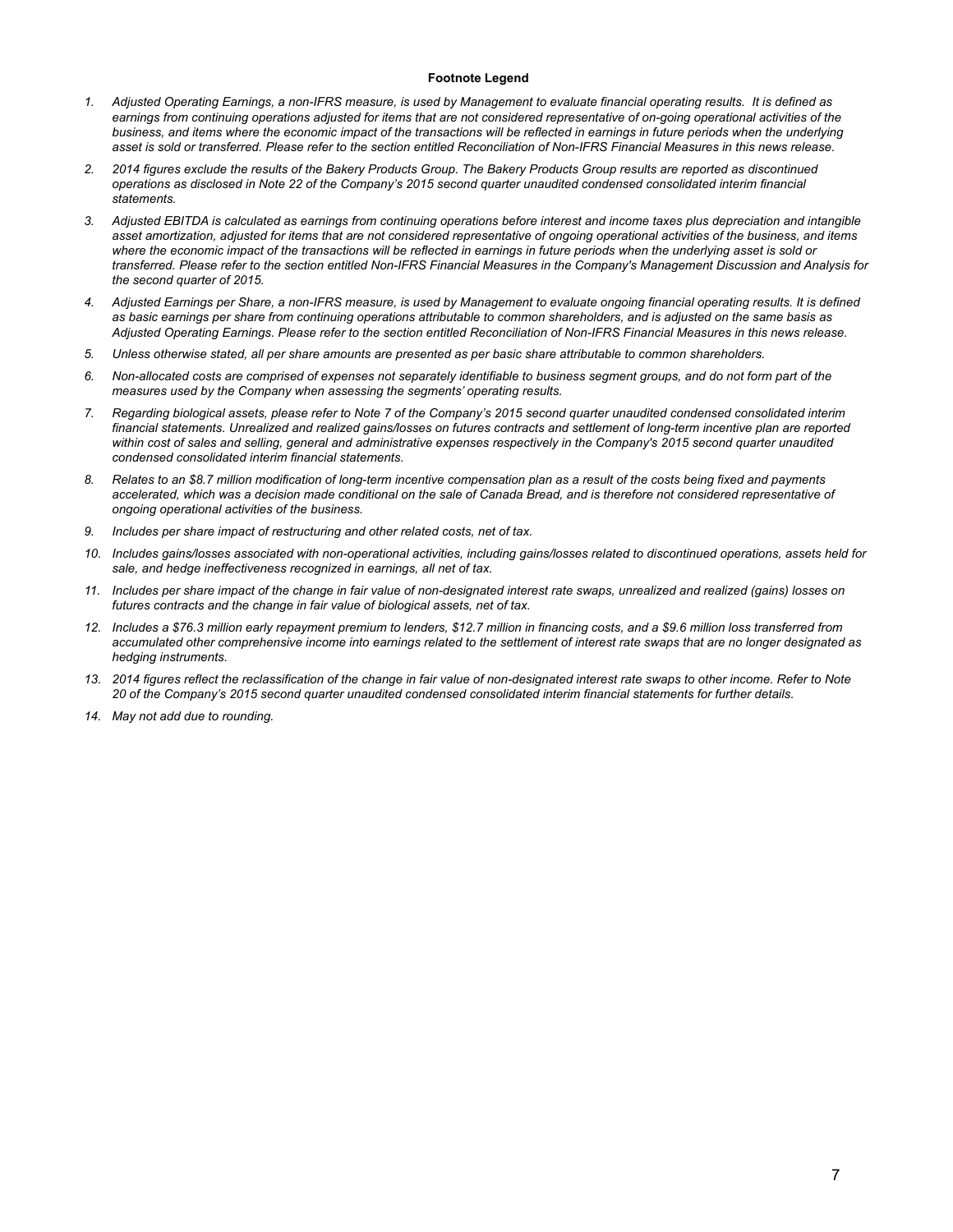### Consolidated Balance Sheets

| (In thousands of Canadian dollars)                                                           | As at June 30,<br>2015     | As at June 30,<br>2014 | As at December 31,<br>2014 |
|----------------------------------------------------------------------------------------------|----------------------------|------------------------|----------------------------|
|                                                                                              | (Unaudited)                | (Unaudited)            |                            |
| <b>ASSETS</b>                                                                                |                            |                        |                            |
| <b>Current assets</b>                                                                        |                            |                        |                            |
| Cash and cash equivalents                                                                    | \$<br>409,923 \$           | 539,610 \$             | 496,328                    |
| Accounts receivable                                                                          | 55,419                     | 51,981                 | 60,396                     |
| Notes receivable                                                                             | 109,862                    | 119,963                | 110,209                    |
| Inventories                                                                                  | 280,082                    | 275,101                | 270,401                    |
| <b>Biological assets</b>                                                                     | 79,912                     | 126,096                | 105,743                    |
| Income and other taxes recoverable                                                           |                            | 36,273                 |                            |
| Prepaid expenses and other assets                                                            | 23,359                     | 27,769                 | 20,157                     |
| Assets held for sale                                                                         | 484                        | 634                    | 1,107                      |
|                                                                                              | \$<br>959,041 \$           | 1,177,427 \$           | 1,064,341                  |
| Property and equipment                                                                       | 1,057,526                  | 1,031,767              | 1,042,506                  |
| Investment property                                                                          | 7,493                      | 3,204                  | 3,312                      |
| Employee benefits                                                                            | 73,744                     | 110,872                | 88,162                     |
| Other long-term assets                                                                       | 11,740                     | 9,061                  | 9,881                      |
| Deferred tax asset                                                                           | 76,738                     | 700                    | 74,986                     |
| Goodwill                                                                                     | 428,236                    | 428,236                | 428,236                    |
| Intangible assets                                                                            | 147,145                    | 182,335                | 165,066                    |
| <b>Total assets</b>                                                                          | \$<br>2,761,663 \$         | 2,943,602 \$           | 2,876,490                  |
| <b>LIABILITIES AND EQUITY</b><br><b>Current liabilities</b><br>Accounts payable and accruals | \$<br>277,806 \$           | 278,907 \$             | 275,249                    |
| Provisions                                                                                   | 36,037                     | 52,576                 | 60,443                     |
| Current portion of long-term debt                                                            | 729                        | 407                    | 472                        |
| Income taxes payable<br>Other current liabilities                                            | 17,319                     | 35,992                 | 26,614                     |
|                                                                                              | \$<br>38,737<br>370,628 \$ | 367,882 \$             | 24,383                     |
| Long-term debt                                                                               | 9,990                      | 9,911                  | 387,161<br>10,017          |
| Employee benefits                                                                            | 170,670                    | 142,622                | 196,482                    |
| Provisions                                                                                   | 16,370                     | 27,499                 | 17,435                     |
| Other long-term liabilities                                                                  | 21,849                     | 23,193                 | 20,899                     |
| Deferred tax liability                                                                       |                            | 19,393                 |                            |
| <b>Total liabilities</b>                                                                     | \$<br>589,507 \$           | 590,500 \$             | 631,994                    |
|                                                                                              |                            |                        |                            |
| Shareholders' equity                                                                         |                            |                        |                            |
| Share capital                                                                                | \$<br>921,438 \$           | 922,888 \$             | 936,479                    |
| Retained earnings                                                                            | 1,214,585                  | 1,344,343              | 1,228,815                  |
| Contributed surplus                                                                          | 36,300                     | 82,994                 | 79,652                     |
| Accumulated other comprehensive income (loss)<br>associated with continuing operations       | 105                        | 4,227                  | (226)                      |
| <b>Treasury stock</b>                                                                        | (272)                      | (1, 350)               | (224)                      |
| Total shareholders' equity                                                                   | \$<br>2,172,156 \$         | 2,353,102 \$           | 2,244,496                  |
| Total liabilities and equity                                                                 | \$<br>2,761,663 \$         | 2,943,602 \$           | 2,876,490                  |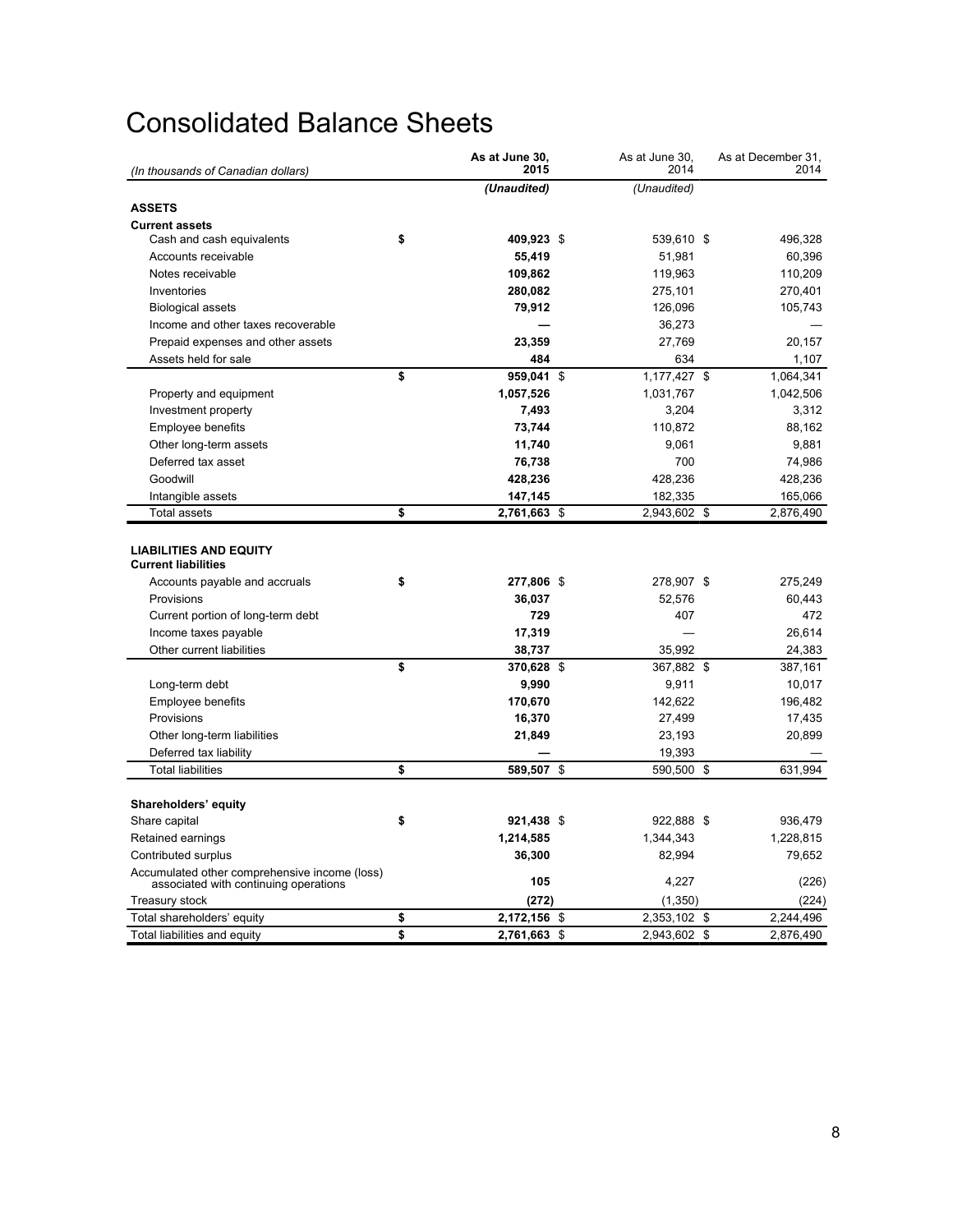## Consolidated Statements of Net Earnings (Loss)

| (In thousands of Canadian dollars, except share amounts)                       | Three months ended June 30. |                | Six months ended June 30. |            |
|--------------------------------------------------------------------------------|-----------------------------|----------------|---------------------------|------------|
| (Unaudited)                                                                    | 2015                        | 2014           | 2015                      | 2014       |
|                                                                                |                             |                |                           |            |
| Sales                                                                          | \$<br>820,776 \$            | 831.790 \$     | 1,601,024 \$              | 1,543,137  |
| Cost of goods sold                                                             | 745,038                     | 772,466        | 1,436,064                 | 1,435,878  |
| Gross margin                                                                   | \$<br>75,738 \$             | 59,324 \$      | 164,960 \$                | 107,259    |
| Selling, general and administrative expenses                                   | 80,468                      | 79,765         | 155,517                   | 162,425    |
| Earnings (loss) from continuing operations before the following:               | \$<br>$(4,730)$ \$          | $(20, 441)$ \$ | $9.443$ \$                | (55, 166)  |
| Restructuring and other related costs                                          | (7, 289)                    | (19,996)       | (18, 134)                 | (41, 762)  |
| Change in fair value of non-designated interest rate swaps                     |                             | 1,382          |                           | 2,492      |
| Other income (expense)                                                         | (848)                       | (4,700)        | (6,685)                   | (3,407)    |
| Earnings (loss) before interest and income taxes from<br>continuing operations | \$<br>$(12, 867)$ \$        | $(43,755)$ \$  | $(15, 376)$ \$            | (97, 843)  |
| Interest expense and other financing costs                                     | 1,062                       | 9,652          | 2,286                     | 124,363    |
| Earnings (loss) before income taxes from continuing operations                 | \$<br>$(13,929)$ \$         | $(53, 407)$ \$ | $(17,662)$ \$             | (222, 206) |
| Income taxes                                                                   | (6, 410)                    | (13, 863)      | (7, 341)                  | (58,056)   |
| Earnings (loss) from continuing operations                                     | \$<br>$(7,519)$ \$          | $(39, 544)$ \$ | $(10, 321)$ \$            | (164, 150) |
| Earnings (loss) from discontinued operations                                   | (5)                         | 938,399        | (64)                      | 931,011    |
| Net earnings (loss)                                                            | \$<br>$(7,524)$ \$          | 898,855 \$     | $(10, 385)$ \$            | 766,861    |
| Attributed to:                                                                 |                             |                |                           |            |
| Common shareholders                                                            | \$<br>$(7,524)$ \$          | 897,797 \$     | $(10, 385)$ \$            | 764,886    |
| Non-controlling interest                                                       |                             | 1,058          |                           | 1,975      |
|                                                                                | \$<br>$(7,524)$ \$          | 898,855 \$     | $(10, 385)$ \$            | 766,861    |
| Earnings (loss) per share attributable to common shareholders:                 |                             |                |                           |            |
| Basic and diluted earnings (loss) per share                                    | \$<br>$(0.05)$ \$           | $6.38$ \$      | $(0.07)$ \$               | 5.45       |
| Basic and diluted earnings (loss) per share from continuing<br>operations      | \$<br>$(0.05)$ \$           | $(0.28)$ \$    | $(0.07)$ \$               | (1.17)     |
| Weighted average number of shares (millions)                                   | 142.6                       | 140.7          | 142.7                     | 140.4      |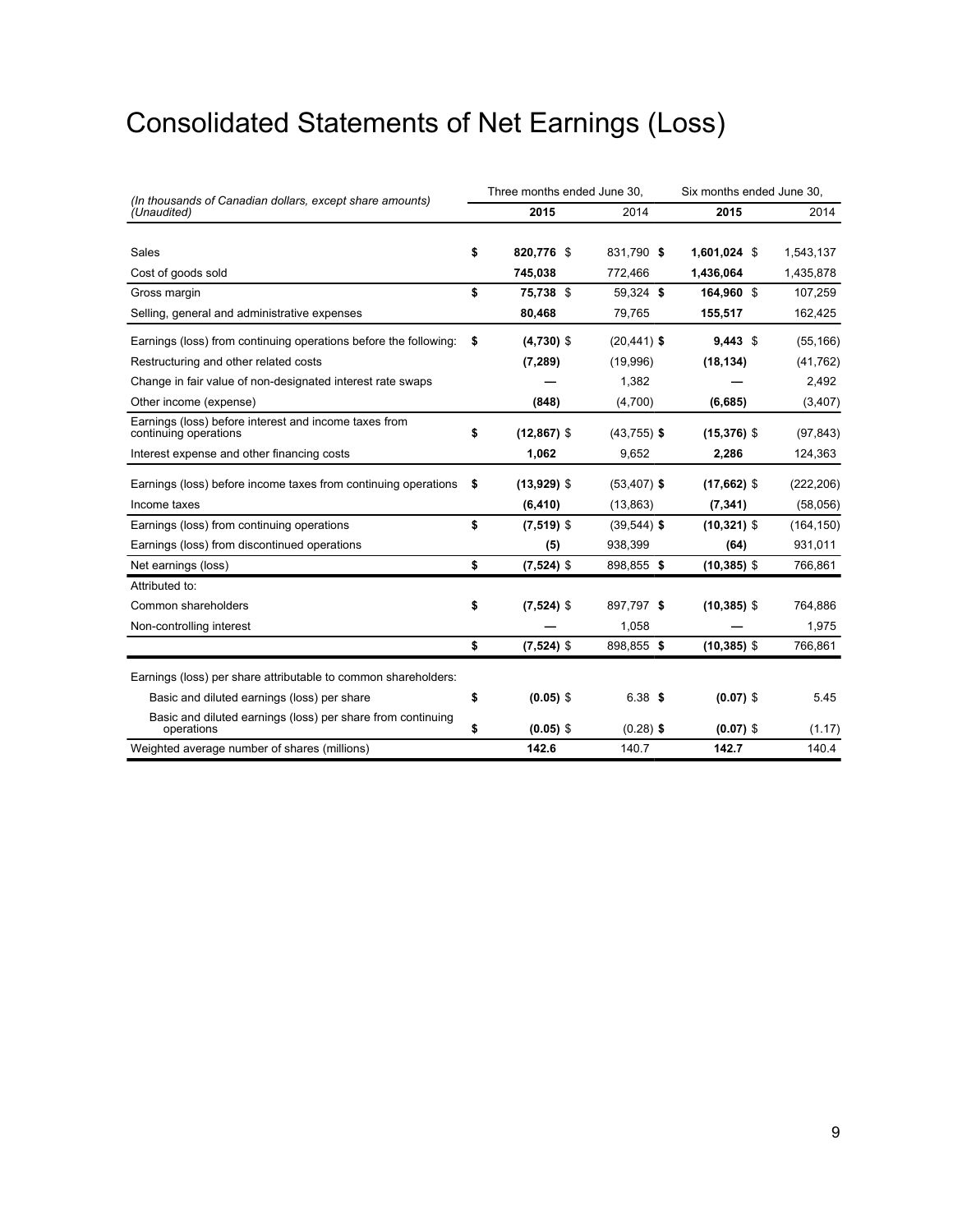# Consolidated Statements of Other Comprehensive Income (Loss)

| (In thousands of Canadian dollars)                                                                                                                     |    |              | Three months ended June 30. | Six months ended June 30. |      |         |  |  |  |
|--------------------------------------------------------------------------------------------------------------------------------------------------------|----|--------------|-----------------------------|---------------------------|------|---------|--|--|--|
| (Unaudited)                                                                                                                                            |    | 2015         | 2014                        | 2015                      |      | 2014    |  |  |  |
| Net earnings (loss)                                                                                                                                    | \$ | $(7,524)$ \$ | 898,855 \$                  | $(10, 385)$ \$            |      | 766,861 |  |  |  |
| Other comprehensive income (loss)                                                                                                                      |    |              |                             |                           |      |         |  |  |  |
| Items that will not be reclassified to profit or loss:                                                                                                 |    |              |                             |                           |      |         |  |  |  |
| Actuarial gains and losses<br>(Net of tax of \$1.5 million and \$6.6 million; 2014: \$1.2 million and \$1.0<br>million)                                | \$ | $4,252$ \$   | $(3,545)$ \$                | 18,959 \$                 |      | (2,831) |  |  |  |
| Total items that will not be reclassified to profit or loss                                                                                            | \$ | $4,252$ \$   | $(3,545)$ \$                | 18,959 \$                 |      | (2,831) |  |  |  |
| Items that are or may be reclassified subsequently to profit or loss:                                                                                  |    |              |                             |                           |      |         |  |  |  |
| Change in accumulated foreign currency translation adjustment<br>(Net of tax of \$0.0 million: 2014: \$0.0 million)                                    | \$ | $(515)$ \$   | $(560)$ \$                  | 567 \$                    |      | (215)   |  |  |  |
| Change in unrealized gains and losses on cash flow hedges<br>(Net of tax of \$1.6 million and \$0.1 million; 2014: \$2.2 million and \$3.0<br>million) |    | 4.666        | 6.017                       | (236)                     |      | 8,236   |  |  |  |
| Total items that are or may be reclassified subsequently to profit or loss                                                                             | \$ | $4,151$ \$   | $5,457$ \$                  | 331S                      |      | 8,021   |  |  |  |
| Other comprehensive income (loss) from continuing operations                                                                                           | \$ | 8,403 \$     | $1,912$ \$                  | 19,290 \$                 |      | 5,190   |  |  |  |
| Other comprehensive income (loss) from discontinued operations <sup>(i)</sup><br>(Net of tax of \$0.0 million; $2014: $1.2$ million and \$1.3 million) |    |              | (5, 429)                    |                           |      | (569)   |  |  |  |
| Total other comprehensive income (loss)                                                                                                                | \$ | $8,403$ \$   | $(3,517)$ \$                | 19,290 \$                 |      | 4,621   |  |  |  |
| Comprehensive income (loss)                                                                                                                            | 5  | 879 \$       | 895,338 \$                  | 8,905 \$                  |      | 771,482 |  |  |  |
| Attributed to:                                                                                                                                         |    |              |                             |                           |      |         |  |  |  |
| Common shareholders                                                                                                                                    | \$ | 879 \$       | 895,187 \$                  | $8,905$ \$                |      | 769,751 |  |  |  |
| Non-controlling interest                                                                                                                               | S  | - \$         | $151$ \$                    |                           | - \$ | 1,731   |  |  |  |

*(i) The above amount includes \$0.0 million for the three and six months ended June 30, 2015 (2014: \$3.6 million and \$4.4 million) relating to actuarial gains and losses that will not subsequently be re-classified to profit or loss.*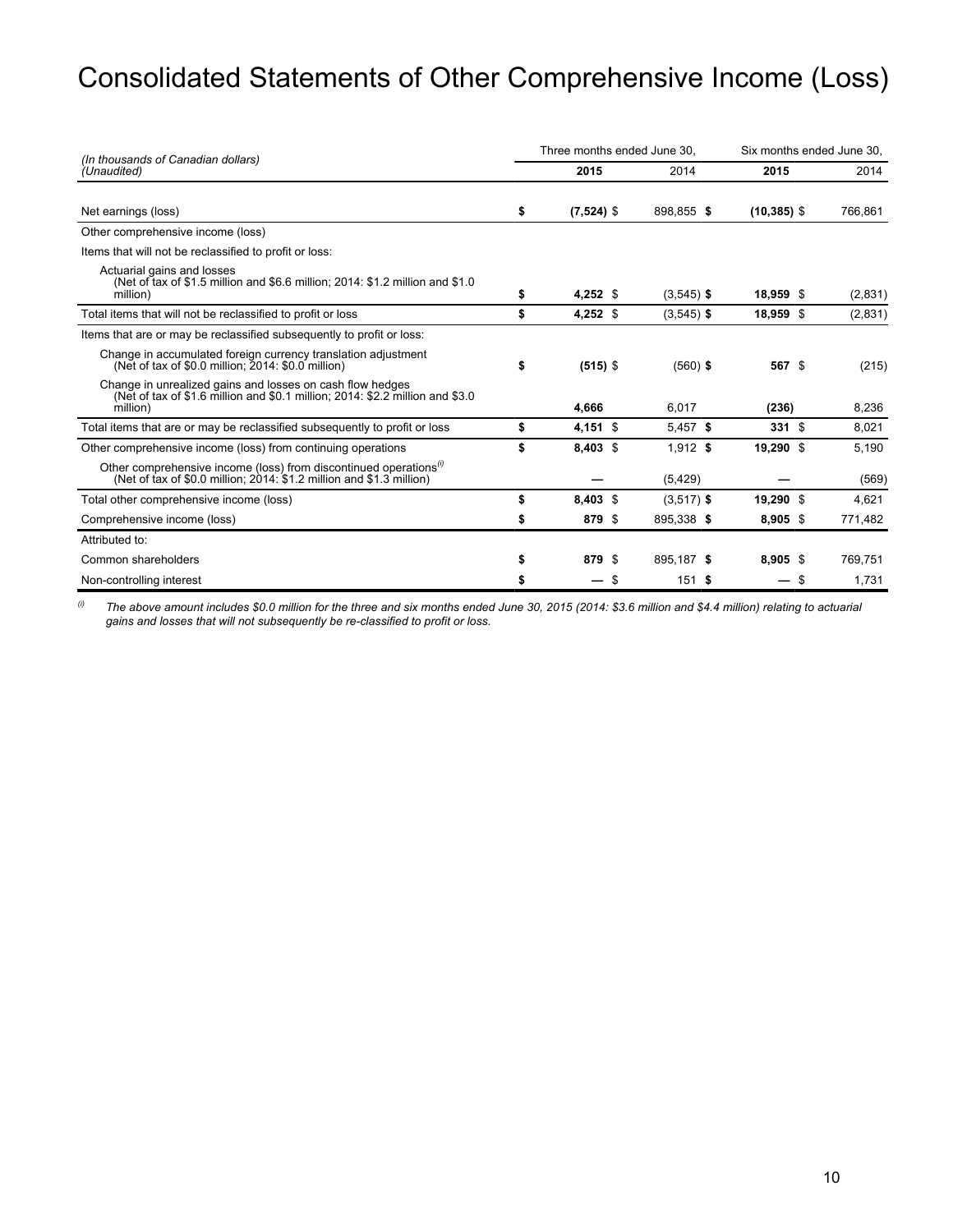# Consolidated Statements of Changes in Total Equity

|                                                   |                  |                          |                        | Attributable to Common Shareholders                              |                                            |                                                                                                               |    |                   |                                 |                 |
|---------------------------------------------------|------------------|--------------------------|------------------------|------------------------------------------------------------------|--------------------------------------------|---------------------------------------------------------------------------------------------------------------|----|-------------------|---------------------------------|-----------------|
| (In thousands of Canadian dollars)<br>(Unaudited) | Share<br>capital | Retained<br>earnings     | Contributed<br>surplus | accumulated<br>comprehensive<br>income (loss)<br>associated with | Total<br>other<br>continuing<br>operations | Total<br>accumulated<br>other<br>comprehensive<br>income (loss)<br>associated with<br>assets<br>held for sale |    | Treasury<br>stock | Non-<br>controlling<br>interest | Total<br>equity |
| Balance at December 31, 2014                      |                  | \$936,479\$1,228,815\$   | 79,652 \$              |                                                                  | $(226)$ \$                                 |                                                                                                               | -S | (224)             |                                 | \$2,244,496     |
| Net earnings (loss)                               |                  | (10, 385)                |                        |                                                                  |                                            |                                                                                                               |    |                   |                                 | (10, 385)       |
| Other comprehensive income (loss)                 |                  | 18,959                   |                        |                                                                  | 331                                        |                                                                                                               |    |                   | -                               | 19,290          |
| Dividends declared (\$0.16 per share)             |                  | (22, 804)                |                        |                                                                  |                                            |                                                                                                               |    |                   |                                 | (22, 804)       |
| Stock-based compensation expense                  |                  |                          | 4,215                  |                                                                  |                                            |                                                                                                               |    |                   |                                 | 4,215           |
| Obligation for repurchase of shares               | (5, 510)         |                          | (15,070)               |                                                                  |                                            |                                                                                                               |    |                   |                                 | (20, 580)       |
| Repurchase of shares                              | (11, 719)        | –                        | (30, 191)              |                                                                  |                                            |                                                                                                               |    |                   | -                               | (41, 910)       |
| Issuance of treasury stock                        |                  |                          | (2,306)                |                                                                  |                                            |                                                                                                               |    | 1,140             |                                 | (1, 166)        |
| Exercise of stock options                         | 2,188            |                          |                        |                                                                  |                                            |                                                                                                               |    |                   |                                 | 2,188           |
| Shares purchased by RSU trust                     |                  |                          |                        |                                                                  |                                            |                                                                                                               |    | (1, 188)          |                                 | (1, 188)        |
| Balance at June 30, 2015                          |                  | \$921,438 \$1,214,585 \$ | $36,300$ \$            |                                                                  | 105S                                       |                                                                                                               |    | $(272)$ \$        |                                 | \$2,172,156     |

|                                                   | Attributable to Common Shareholders |                  |  |                      |                        |  |                                                                                                                |                                                                                                               |    |                   |                                 |                 |
|---------------------------------------------------|-------------------------------------|------------------|--|----------------------|------------------------|--|----------------------------------------------------------------------------------------------------------------|---------------------------------------------------------------------------------------------------------------|----|-------------------|---------------------------------|-----------------|
| (In thousands of Canadian dollars)<br>(Unaudited) |                                     | Share<br>capital |  | Retained<br>earnings | Contributed<br>surplus |  | Total<br>accumulated<br>other<br>comprehensive<br>income (loss)<br>associated with<br>continuing<br>operations | Total<br>accumulated<br>other<br>comprehensive<br>income (loss)<br>associated with<br>assets<br>held for sale |    | Treasury<br>stock | Non-<br>controlling<br>interest | Total<br>equity |
| Balance at December 31, 2013                      | \$                                  | 905,216 \$       |  | 602,717 \$           | 79,139 \$              |  | $(4,593)$ \$                                                                                                   |                                                                                                               | \$ | $(1,350)$ \$      | 60,863                          | \$1,641,992     |
| Net earnings (loss)                               |                                     |                  |  | 764,886              |                        |  |                                                                                                                |                                                                                                               |    |                   | 1,975                           | 766,861         |
| Transfer to held for sale                         |                                     |                  |  |                      |                        |  | 799                                                                                                            | (799)                                                                                                         |    |                   |                                 |                 |
| Other comprehensive income (loss)                 |                                     |                  |  | (6,045)              |                        |  | 8,021                                                                                                          | 2,889                                                                                                         |    |                   | (244)                           | 4,621           |
| Dividends declared (\$0.08 per share)             |                                     |                  |  | (11, 271)            |                        |  |                                                                                                                |                                                                                                               |    |                   | (3,017)                         | (14, 288)       |
| Stock-based compensation expense                  |                                     |                  |  |                      | 19,867                 |  |                                                                                                                |                                                                                                               |    |                   |                                 | 19,867          |
| Disposal of business                              |                                     |                  |  |                      |                        |  |                                                                                                                | (2,090)                                                                                                       |    |                   | (59, 577)                       | (61, 667)       |
| Exercise of stock options                         |                                     | 17,672           |  |                      |                        |  |                                                                                                                |                                                                                                               |    |                   |                                 | 17,672          |
| Modification of stock compensation<br>plan        |                                     |                  |  | (5,944)              | (16, 012)              |  |                                                                                                                |                                                                                                               |    |                   |                                 | (21, 956)       |
| Balance at June 30, 2014                          | \$                                  | 922,888          |  | $$1,344,343$ \$      | 82,994 \$              |  | $4,227$ \$                                                                                                     |                                                                                                               | \$ | $(1,350)$ \$      | —                               | \$2,353,102     |

11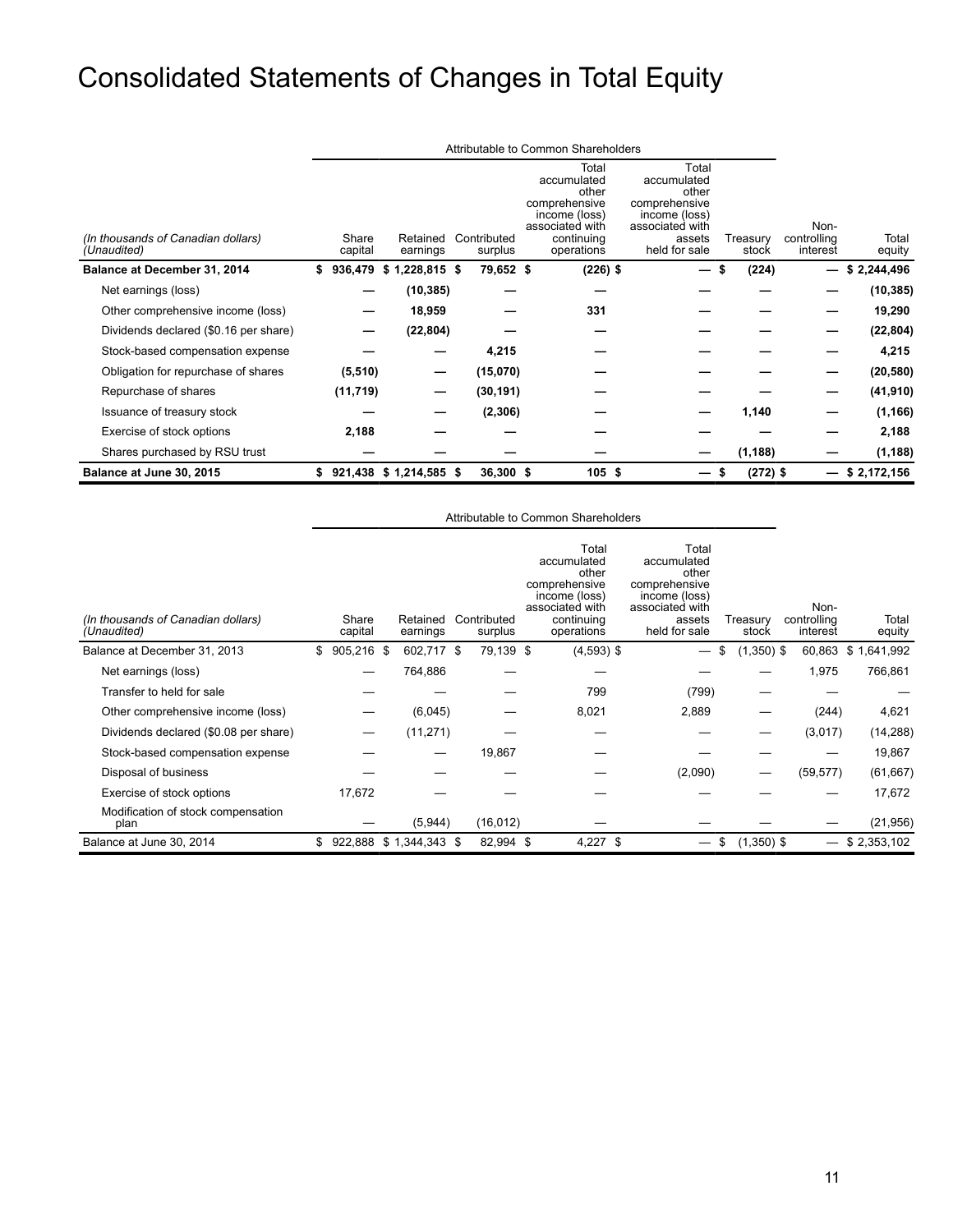## Consolidated Statements of Cash Flow

| (In thousands of Canadian dollars)                                 | Three months ended June 30. |                  | Six months ended June 30. |             |  |
|--------------------------------------------------------------------|-----------------------------|------------------|---------------------------|-------------|--|
| (Unaudited)                                                        | 2015                        | 2014             | 2015                      | 2014        |  |
| CASH PROVIDED BY (USED IN):                                        |                             |                  |                           |             |  |
| <b>Operating activities</b>                                        |                             |                  |                           |             |  |
| Net earnings (loss)                                                | \$<br>$(7,524)$ \$          | 898,855 \$       | $(10, 385)$ \$            | 766,861     |  |
| Add (deduct) items not affecting cash:                             |                             |                  |                           |             |  |
| Change in fair value of biological assets                          | 24,160                      | 18,884           | 31,443                    | (21, 422)   |  |
| Depreciation and amortization                                      | 32,449                      | 23,650           | 64,215                    | 50,293      |  |
| Stock-based compensation                                           | 2,535                       | 11,175           | 4,215                     | 19,867      |  |
| Deferred income taxes                                              | (7, 305)                    | 84,453           | (8, 284)                  | 40,439      |  |
| Income tax current                                                 | 895                         | 7,512            | 943                       | 9,943       |  |
| Interest expense and other financing costs                         | 1,062                       | 10,264           | 2,286                     | 125,149     |  |
| Loss (gain) on sale of long-term assets                            | 656                         | 398              | 63                        | 162         |  |
| Loss (gain) on sale of business                                    |                             | (1,008,044)      |                           | (1,007,576) |  |
| Loss (gain) on sale of assets held for sale                        | (5,262)                     |                  | (5, 262)                  | (1,736)     |  |
| Change in fair value of non-designated interest rate swaps         | (1, 214)                    | (1,994)          | (2,783)                   | (3, 104)    |  |
| Change in fair value of derivative financial instruments           | 1,853                       | (26, 025)        | (9, 518)                  | 10,609      |  |
| Impairment of assets (net of reversals)                            |                             | 785              | 979                       | 785         |  |
| Increase in pension liability                                      | 6,731                       | 2,988            | 13,371                    | 6,381       |  |
| Net income taxes paid                                              | (54)                        | (1,762)          | (10, 895)                 | (8,615)     |  |
| Net settlement of financial instruments                            |                             | (23, 631)        |                           | (23, 631)   |  |
| Early repayment premium                                            |                             | (76, 311)        |                           | (76, 311)   |  |
| Interest paid                                                      | (816)                       | (19,258)         | (1,671)                   | (37, 583)   |  |
| Change in provision for restructuring and other related costs      | (10, 286)                   | 16,597           | (15, 589)                 | 30,257      |  |
| Settlement of cash-settled restricted share units                  | (5, 332)                    |                  | (5, 332)                  |             |  |
| Other                                                              | 12,597                      | (33, 520)        | 12,784                    | (27, 970)   |  |
| Change in non-cash operating working capital                       | 29,393                      | (225, 927)       | (20, 598)                 | (262, 010)  |  |
| Cash provided by (used in) operating activities                    | \$<br>74,538 \$             | $(340, 911)$ \$  | 39,982 \$                 | (409, 212)  |  |
| <b>Financing activities</b>                                        |                             |                  |                           |             |  |
| Dividends paid                                                     | \$<br>$(11, 365)$ \$        | $(5,658)$ \$     | $(22, 804)$ \$            | (11, 271)   |  |
| Dividends paid to non-controlling interest                         |                             | (3,017)          |                           | (24, 621)   |  |
| Net increase (decrease) in long-term debt                          |                             | (698, 664)       |                           | (699, 014)  |  |
| Net drawings (payments) on the credit facility                     |                             | (555,000)        |                           | (255,000)   |  |
| Exercise of stock options                                          | 784                         | 16,722           | 2,188                     | 17,672      |  |
| Repurchase of shares                                               | (41, 910)                   |                  | (41, 910)                 |             |  |
| Payment of financing fees                                          | (50)                        | (3,769)          | (277)                     | (3,769)     |  |
| Cash provided by (used in) financing activities                    | \$<br>$(52, 541)$ \$        | $(1,249,386)$ \$ | $(62, 803)$ \$            | (976,003)   |  |
| <b>Investing activities</b>                                        |                             |                  |                           |             |  |
| Additions to long-term assets                                      | \$<br>$(44, 019)$ \$        | $(78, 259)$ \$   | $(70, 452)$ \$            | (175, 931)  |  |
| Capitalization of interest expense                                 |                             | (2,721)          |                           | (5,504)     |  |
| Adjustment to sale of business                                     |                             |                  |                           | (468)       |  |
| Proceeds from sale of business                                     |                             | 1,647,015        |                           | 1,647,015   |  |
| <b>Transaction costs</b>                                           |                             | (28, 901)        |                           | (28, 901)   |  |
| Cash associated with divested business                             |                             | (23,011)         |                           | (23, 011)   |  |
| Proceeds from sale of long-term assets                             | 137                         | 905              | 2,160                     | 3,255       |  |
| Proceeds from sale of assets held for sale                         | 5,896                       |                  | 5,896                     | 6,108       |  |
| Purchase of treasury stock                                         | (1, 188)                    |                  | (1, 188)                  |             |  |
| Cash provided by (used in) investing activities                    | \$<br>$(39, 174)$ \$        | 1,515,028 \$     | $(63, 584)$ \$            | 1,422,563   |  |
| Increase (decrease) in cash and cash equivalents                   | \$<br>$(17, 177)$ \$        | $(75,269)$ \$    | $(86, 405)$ \$            | 37,348      |  |
| Net cash and cash equivalents, beginning of period                 | 427,100                     | 470,783          | 496,328                   | 502,262     |  |
| Net cash and cash equivalent in held for sale, beginning of period |                             | 144,096          |                           |             |  |
| Net cash and cash equivalents, end of period                       | \$<br>409,923 \$            | 539,610 \$       | 409,923 \$                | 539,610     |  |